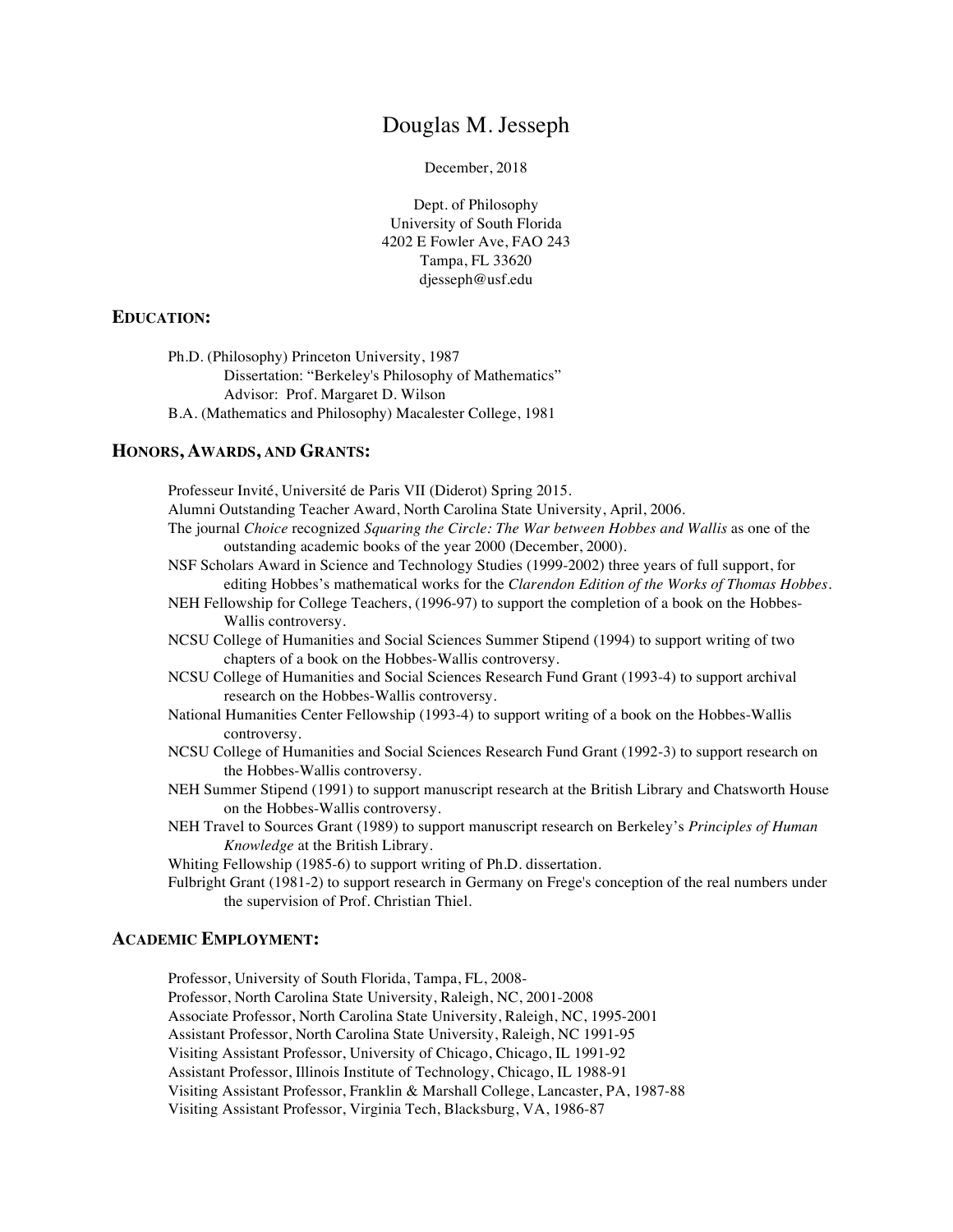#### **PUBLICATIONS:**

# BOOKS:

*Infinitesimal Differences: Controversies Between Leibniz and his Contemporaries*. (ed. with Ursula Goldenbaum). Berlin: Walter de Gruyter, 2008.

*Historical Dictionary of Descartes and Cartesian Philosophy* with Roger Ariew, Tad Schmaltz, Dennis Des Chene, and Theo Verbeek Scarecrow Press, 2003.

*Squaring the Circle: The War between Hobbes and Wallis* Science and its Conceptual Foundations Series. Chicago: University of Chicago Press, 1999.

*Berkeley's Philosophy of Mathematics*. Science and its Conceptual Foundations Series. Chicago: University of Chicago Press, 1993.

#### EDITIONS AND TRANSLATIONS:

*"De Motu" and "The Analyst": A Modern Edition, with Introductions and Commentary*. The New *Synthese* Historical Library, vol. 41. Dordrecht, Boston, and London: Kluwer Academic Publishers, 1992.

#### JOURNAL ISSUES EDITED:

*Hobbes Studies*, vol. 30, issue 1. Special issue on Hobbes's *De Corpore*.

## ARTICLES:

- "Geometry Religion, and Politics: Context and Consequences of the Hobbes-Wallis Dispute," forthcoming in *Notes and Records of the Royal Society* 72 (2018), 469-486.
- "Optics, First Philosophy, and Natural Philosophy in Hobbes and Descartes," forthcoming in *The Oxford Handbook of Descartes and Cartesianism*, ed. Steven Nadler and Delphine Antoine-Mahut. Oxford University Press.
- "The Indivisibles of the Continuum: Seventeenth-Century Adventures in Infinitesimal Mathematics," forthcoming in *The History of Continuity*, ed. Geoffrey Hellmann. Oxford University Press.
- "Hobbes and the Syllogism," in *The Aftermath of Syllogism: Aristotelian Logical Argument from Avicenna to Hegel*, ed. Marco Sgarbi and Matteo Cosci. London: Bloomsbury Publishing, 2018, 67-82.
- "Hobbes on the Ratios of Motions and Magnitudes: The Central Task of *De Corpore*, Part III. *Hobbes Studies* 30 (2017) 59-82.
- "The Principle of Continuity: Origins, Applications, and Limitations" " in Wenchao Li, et al., eds., *Für Unser Glück oder das Glück Anderer: Vortrage des X. Internationalen Leibniz-Kongresses,* (Hildesheim and New York: Georg Olms Verlag, 2016) 3: 481-89.
- "Hobbes on *conatus*: A Study in the Foundations of Hobbesian Philosophy" *Hobbes Studies* 29 (2016): 66- 85.
- "Leibniz on the Elimination of Infinitesimals: Strategies for finding Truth in Fiction," in *G. W. Leibniz: Interrelations between Mathematics and Philosophy*, ed. David Rabouin, Philip Beeley, and Norma Goethe. (Berlin: Springer, 2015), pp. 189-206.
- "Hobbes's Theory of Space" in *Mathematizing Space: The Objects of Geometry from Antiquity to the Early Modern Age*, ed. Vincenzo Di Risi (Berlin: Birkhäuser, 2015), 193-208.
- "The Rise of the 'Mechanical Philosophy': Essay Review of Daniel Garber and Sophie Roux, *The Mechanization of Natural Philosophy*," *HOPOS: The Journal of the International Society for the History of Philosophy of Science* 4 (2014): 351-357.
- "Newton and Berkeley," *The Oxford Handbook of Newton*, ed. Eric Schliesser and Chris Smeenk. Oxford, Oxford University Press. (2018)
- "Ratios, Quotients, and the Language of Nature," forthcoming in a volume of *Minnesota Studies in the Philosophy of Science* devoted to the topic "The Language of Nature," ed. Ed Slowik and Geoff Gorham.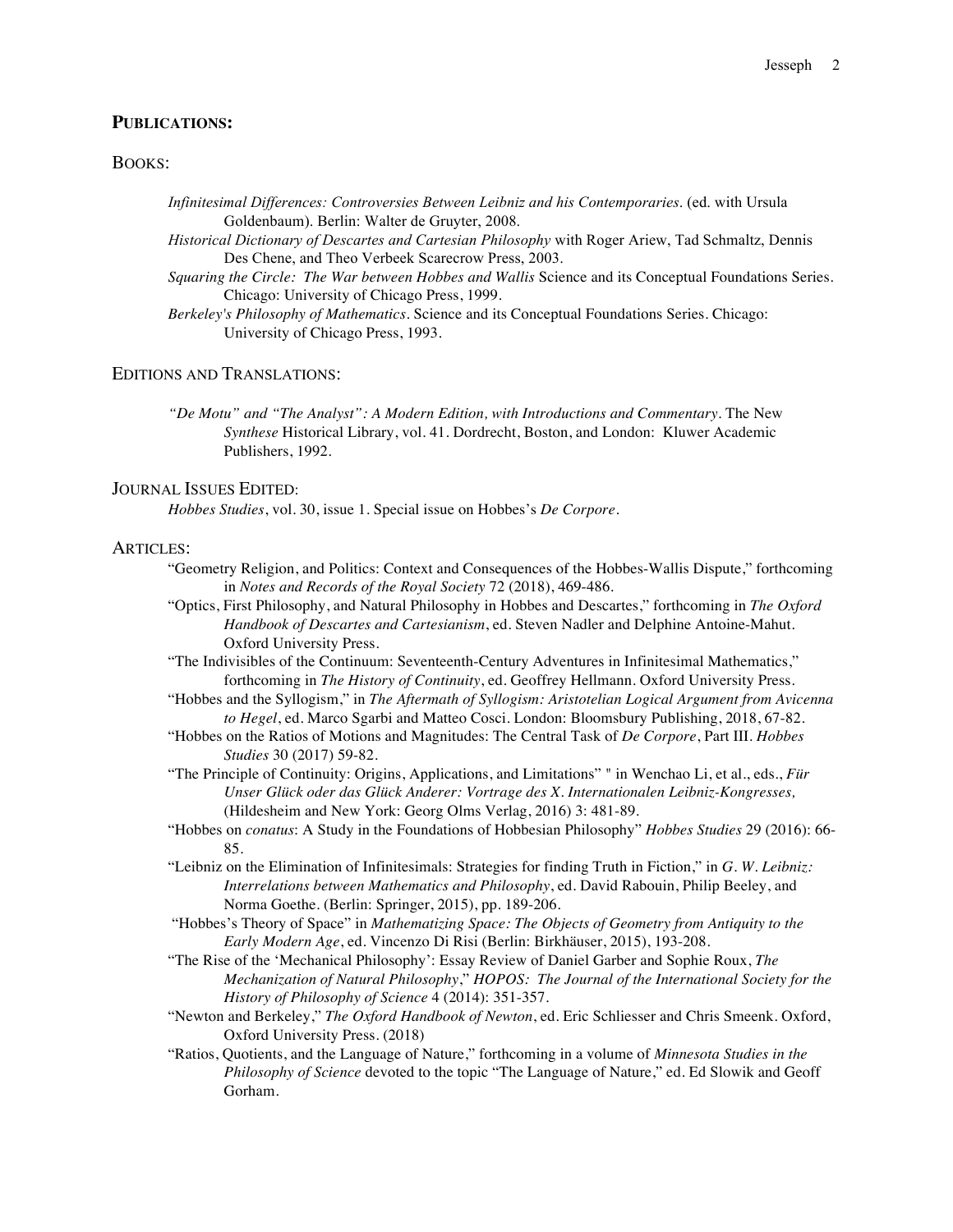#### **PUBLICATIONS (CONT.):**

# ARTICLES:

- "Hobbes on the Foundations of Natural Philosophy," *The Oxford Handbook of Hobbes*, ed. Al Martinich and Kinch Hoekstra. Oxford University Press (2015), 232-145.
- "Descartes' Geometry" *Cambridge Descartes Lexicon*, ed. Lawrence Nolan. Cambridge University Press, 319-329.
- "Leibnizian Mathematics," *A Companion to Leibniz*, ed. Brandon C. Look. London: Continuum Press, (2012) 275-286.
- "Machines, Mechanism, and the Development of Mechanics: Contemporary Understandings" *Perspectives on Science* 18 (2009): 98-112.
- "The 'Merely Mechanical' vs. the 'Scab of Symbols': Seventeenth Century Debates over the Criteria for Mathematical Rigor," *Philosophical Aspects of Symbolic Reasoning in Early Modern Mathematics*, ed. Albrecht Heeffer and Mararten Van Dyck. Special Issue of *Studies in Logic*
- "Logic and Demonstrative Knowledge" *Oxford Handbook of British Philosophy in the Seventeenth Century*, ed. Peter Anstey. Oxford University Press (2014) Ch. 15, 373-392.
- "*Scientia* in Hobbes," in *Scientia in Early Modern Philosophy*, edited by Tom Sorrel, G. A. J Rogers, and Jill Kraye, Heidelberg and New York: Springer Verlag, 117-128.
- "Truth in Fiction: Origins and Consequences of Leibniz's Doctrine of Infinitesimal Magnitudes" in Imfinitesimal Differences: Controversies between Leibniz and this Contemporaries, edited by Ursula Goldenbaum and Douglas Jesseph, Berlin and New York: De Gruyter, 2008, 215-233.
- "Descartes, Pascal, and the Epistemology of Mathematics: The Case of the Cycloid," *Perspectives on Science* 15 (2007): 410-433.
- "Faith and Fluxions: Berkeley on Theology and Mathematics" in *New Interpretations of Berkeley's Thought*, ed. Steve Daniel. Journal of the History of Philosophy Book Series, New York: Prometheus Books/Humanity Press, 2007, 247-260.
- "Hobbesian Mechanics" *Oxford Studies in Early Modern Philosophy* 3 (2006): 119 152.
- "Galileo, Hobbes, and the Book of Nature," *Perspectives on Science* 12 (2004): 191 211.
- "Berkeley, God, and Explanation," *Early Modern Philosophy Mind, Matter, Metaphysics*, edited by Eileen O'Neill and Christia Mercer. Oxford and New York: Oxford University Press, 183-205.
- "Berkeley's *Analyst*," Chapter 8 of *Landmark writings in Western mathematics, 1640-1940*, edited by Ivor Grattan-Guinness. Leyden, Elsevier: 2005, 121 – 131.
- "Mechanism, Skepticism, and Witchcraft: More and Glanvill on the Failures of Cartesian Philosophy," *Receptions of Descartes: Cartesianism and Anti-Cartesianism in Early Modern Europe*, edited by Tad Schmaltz*.* London, Routledge, 199 – 217...
- "Hobbes's Atheism." *Midwest Studies in Philosophy* 26, (2002), ed. Peter French, pp. 140-166.
- "Leibniz, Bramhall, and Hobbes on Free Will and Divine Justice." in H. Poser and E. Knobloch ed. *Nihil Sine Ratione: Mensch, Natur und Technik im Wirken von G. W. Leibniz* (2001), 565-572.
- "Descartes and Hobbes on Metaphysics, Physics, and the Possibility of Theology," *Il Seicento e Descartes: dibattiti cartesani*, ed. Antonella Del Prete. Florence, Italy: Le Monnier Università, 2003, 121- 137.
- "The Decline and Fall of Hobbesian Geometry," *Studies in History and Philosophy of Science*. 30 (1999): 425-453.:
- "Leibniz and the Foundations of the Calculus: The Question of the Reality of Infinitesimal Magnitudes," *Perspectives on Science* 6 (1998): 6-40.
- "Berkeley and the Philosophy of Mathematics," *Cambridge Companion to Berkeley*. Ed. Kenneth P. Winkler. Cambridge University Press, 266-310.
- "Hobbes and the Method of Natural Science," *Cambridge Companion to Hobbes*. Ed. Tom Sorell. Cambridge University Press: 1995, 86-107.
- "Hobbes and Mathematical Method," *Perspectives on Science* 1 (1993): 306-341.
- "Of Analytics and Indivisibles: Hobbes on the Methods of Modern Mathematics," *Revue d'Histoire des Sciences* 46 (1993): 153-194.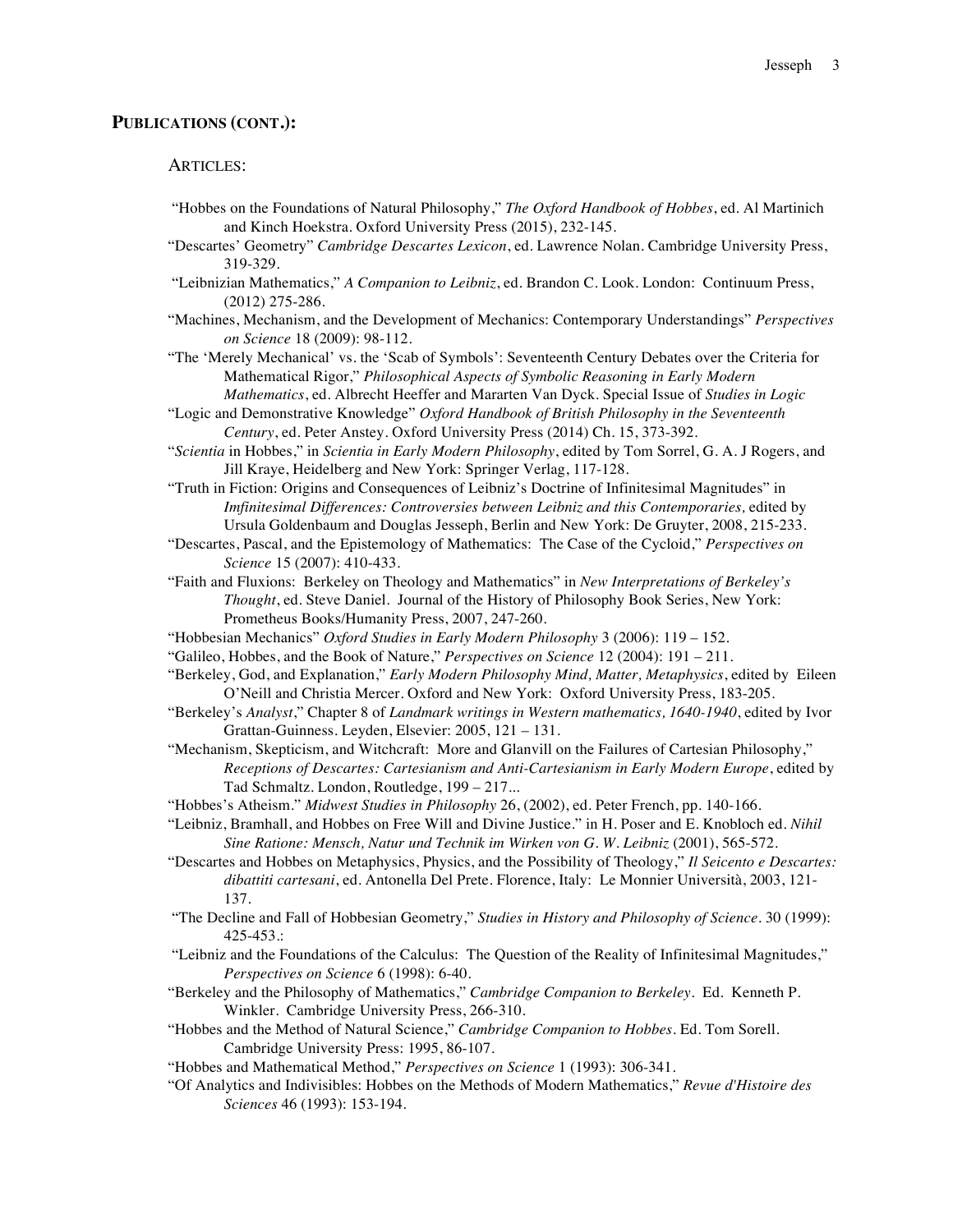#### **PUBLICATIONS (CONT.):**

ARTICLES:

"The 'Hard Program' in the Sociology of Scientific Knowledge: A Manifesto," (with Warren Schmaus and Ullica Segerstralle) *Social Epistemology* 6 (1992): 243-265.

"Berkeley's Philosophy of Geometry*," Archiv für Geschichte der Philosophie* 72 (1990): 301-332.

"Rigorous Proof and the History of Mathematics: Comments on Crowe," Synthese 83 (1990): 449-453.

"Philosophical Theory and Mathematical Practice in the Seventeenth Century," *Studies in History and Philosophy of Science* 20 (1989): 215-244.

#### REVIEWS AND MINOR PIECES:

- Review of Emily Thomas, *Absolute time: Rifts in early modern metaphysics* (Oxford University Press, 2018). *Notre Dame Philosophical Reviews* 2018.
- Review of Ronald Calinger, *Leonhard Euler: Mathematical Genius in the Enlightenment* (Princeton University Press, 2016), forthcoming in *American Historical Review.*
- Review of Amir Alexander, *Infinitsimal: How a Dangerous Mathematical Theory Shaped the Modern World* (New York: Scientific American/Farrar, Straus, Giroux, 2015), *Mathematical Intelligencer* 39 1(2017): 72-3
- Review of *The correspondence of John Wallis. Vol. IV (1672–April 1675).* Edited by Philip Beeley and Christoph J. Scriba. (Oxford: Oxford University Press, 2014). In *Mathematical Reviews* MR3287586
- Review of Edward I. Sandifer, *How Eudler did Even More* (Washington, DC: Mathematical Association of America, 2015), in *Mathematical Reviews* MR3308385.
- Review of Richard C. Brown, *The Tangled Origins of the Leibnizian Calculus: A Case Study of a Mathematical Revolution* (London: World Scientific Press), in *British Society for the History of Mathematics Bulletin* 30 (2015): 261-263
- Review of Benjamin Wardhaugh, *Poor Robin's Prophecies: A curious Almanac, and the everyday mathematics of Georgian Britain* (Oxford, Oxford University Press: 2012), *Mathematical Reviews* MR3077578
- Articles "Experience," "Experimentation." "Geometry," "Logic," "Mathematics," "Reasoning," "Resolutive-Compositive Method," "Space," and "Time" in *The Bloomsbury Companion to Hobbes*, ed. S. A. Lloyd (London: Bloomsbury Academic, 2012)
- Review of Carlo Borghero, *Les Cartésiens face à Newton: Philosophie, science, et religion dans la première motié du XVIII<sup>e</sup> siècle*. (Turnhout, Belgium: Brepolis), in *Isis* 105 (2014): 217.
- Review of Dana Mackenzie, *The Universe in Zero Words: The Story of Mathematics as Told Through Equations* (Princeton, NJ: Princeton University Press, 2012), *Mathematical Reviews*, MR2908506.
- Review of Kurt Smith, *Matter Matters Metaphysics and Methodology in the Early Modern Period.*  (Oxford-New York: Oxford University Press, 2010), *Journal of the History of Philosophy* 49 (2011): 254-255.
- Review of Nicholas D.Jackson, *Hobbes, Bramhall and the Politics of Liberty and Necessity* (Cambridge: Cambridge University Press, 2009), *American Historical Review* volume 115, No. 2. (April 2010): 606-607.
- Review of Maria Rosa Antognazza, *Leibniz: An Intellectual Biography* (Cambridge, Cambridge University Press, 2009), *Intellectual History Review* 20 (2010): 281-284.
- Review of Gerhard Preyer and Georg Peter (eds.), *Philosophy of Mathematics: Set Theory, Measuring Theories, and Nominalism,* (Frankfurt a. M: Ontos Verlag, 2008) Notre Dame Philosophical Reviews (online publication)
- Review of Emily Grosholz, *Representation and Productive Ambiguity in Mathematics and the Sciences* (Oxford and New York: Oxford University Press, 2007). Notre Dame Philosophical Reviews (online publication)
- Review of A. P. Martinich, *Hobbes* (New York and London: Routledge, 2005). Notre Dame Philosophical Reviews (online publication).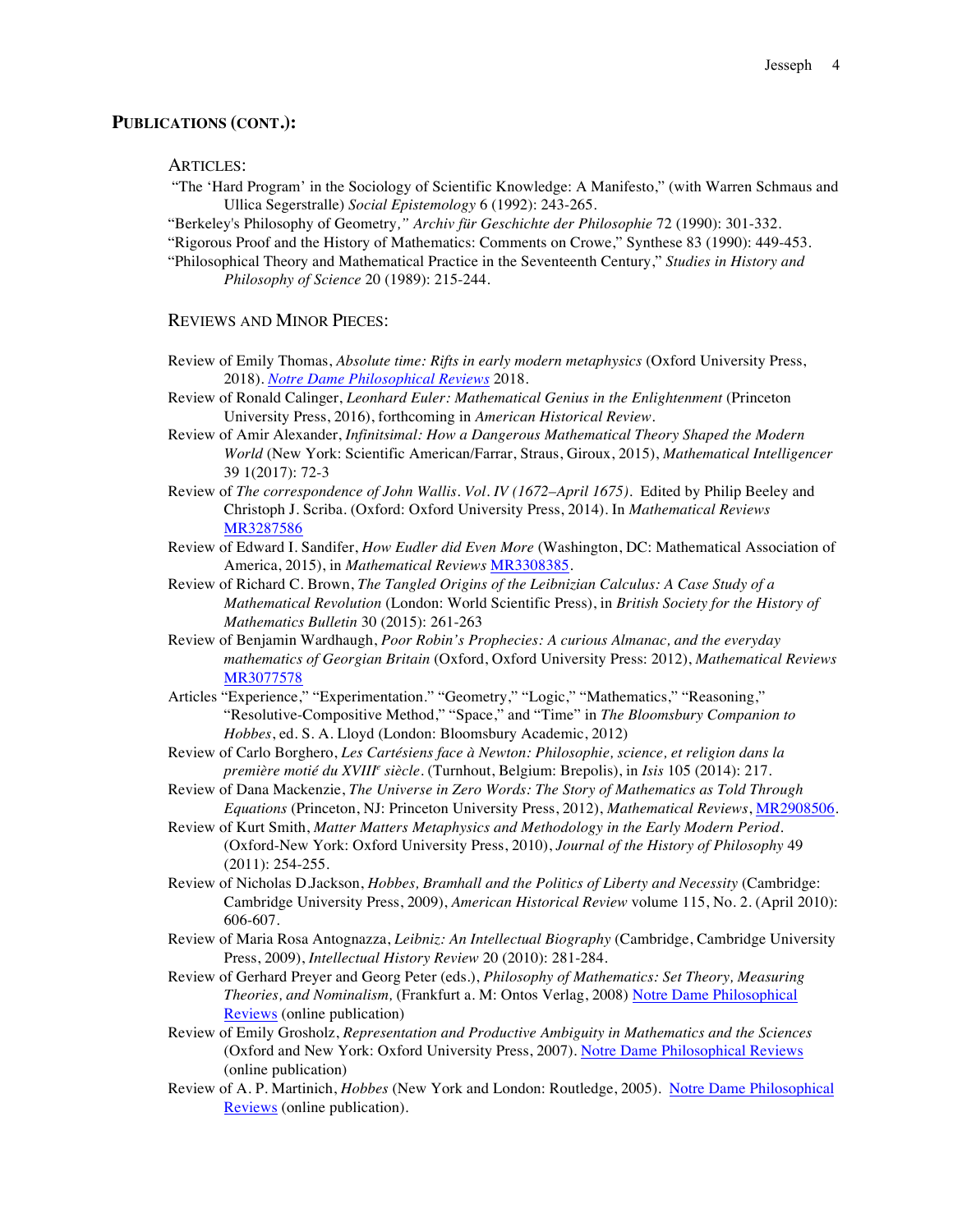#### **PUBLICATIONS (CONT.):**

REVIEWS AND MINOR PIECES:

- Review Symposium: "John Pell: Mathematical Utopian," review of Noel Malcolm and Jacqueline Stedall, *John Pell (1611-1685) and his correspondence with Sir Charles Cavendish* (Oxford: Oxford University Press, 2005). *Metascience*.
- Review of Tom Stoneham, *Berkeley's World: An Examination of the "Three Dialogues"*(Oxford: Oxfrod University Press, 2003). *Philosophical Review*.
- Articles "Hardy"; "Le Pailleur"; "L'Hopital" and "Roberval" in *Dictionary of Seventeenth-Century French Philosophers*, edited by Phillipe Hammou. London: Thoemmes.
- Review of Jürgen Renn, *Galileo in Context*, in *Early Science and Medicine*, volume 9 (2004): 55-59.
- Review of James Franklin, *The Science of Conjecture: Evidence and Probability before Pascal* , in *The Journal of Philosophy, Science, and Law*. volume 3 (online publication),
- Review of Antonella Romano, *La Contre-Reforme Mathématique: Constitution et Diffusion d'une Culture Mathématique Jésuite à la Renaissance*. *Isis* 92 (2001): 386-7.
- Articles "Brouncker", "Hobbes", "Roberval", "Series", and "Wallis" in *The Encyclopedia of the Scientific Revolution from Copernicus to Newton*. Ed. Wilbur Applebaum. Garland Publishing, 2000.
- Review of Michael Esfeld, *Mechanismus und Subjektivität in der Philosophie von Thomas Hobbes*. *Isis* 89 (1998): 338-339.
- Review of Paolo Mancosu, *Philosophy of Mathematics and Mathematical Practice in the Seventeenth Century. Philosophical Review* 107 (1998): 146-148.
- Biobibliographic Essays "Hooke", "Kepler", "Newton", "Oldenburg", "Wallis" in *The Cambridge History of Seventeenth-Century Philosophy*, ed. Michel Ayers and Daniel Garber ; Cambridge University Press, 1998.
- Review of Peter Dear, *Discipline and Experience: The Mathematical Way in the Scientific Revolution*. *Technology and Culture* 38 (1997): 756-758.
- Review of Fontenelle, *Éléments le la Géométrie de l'infini*, ed. Michel Blay and Alain Niderst. *Isis* 87 (1996): 549-550.
- Review of Robert G. Muehlman, ed. *Berkeley's Metaphysics: Structural, Interpretive, and Critical Essays*. *Archiv für Geschichte der Philosophie* 79 (1996): 115-118.
- Review of Michel Blay, *Les raisons de l'infini: Du monde clos à l'universe mathématique*. *Isis* 86 (1995): 325-326.
- Review of Alan Musgrave, *Common Sense, Science, and Skepticism*. *Isis* 86 (1995): 147.
- Review of *Past Masters* texts and database on Berkeley. *Archiv für Geschichte der Philosophie* 75 (1993): 95-96.
- Review of Margaret Atherton, *Berkeley's Revolution in Vision*. *Journal of the History of Philosophy* 30 (1992): 306-307.
- Review of Niccolò Guicciardini, *The development of Newtonian calculus in Britain: 1700-1800*. *Philosophy of Science* 54 (1992): 700-701.
- Review of Andrea Napoli (ed.), *Hobbes Oggi* and Yves Charles Zarka and Jean Bernhardt (eds*.), Thomas Hobbes: Philosophie premiére, théorie de la science et politique*. *Isis* 83 (1992): 320-322.
- Review (with Roger Ariew) of William Wallace, *Galileo and his Sources*. *Archiv für Geschichte der Philosophie* 71 (1989): 89-94.

# **PRESENTATIONS:**

- "Hobbes, Leibniz, and Indivisibles," presented at the conference "Hobbes and Leibniz: A Complex Relationship," Università degli Studi, Milano, October 20-23, 2017.
- "The Principle of Continuity: Origins, Applications, and Limitations." X. Internationaler Leibniz-Kongress, Hannover, Germany, July, 2016.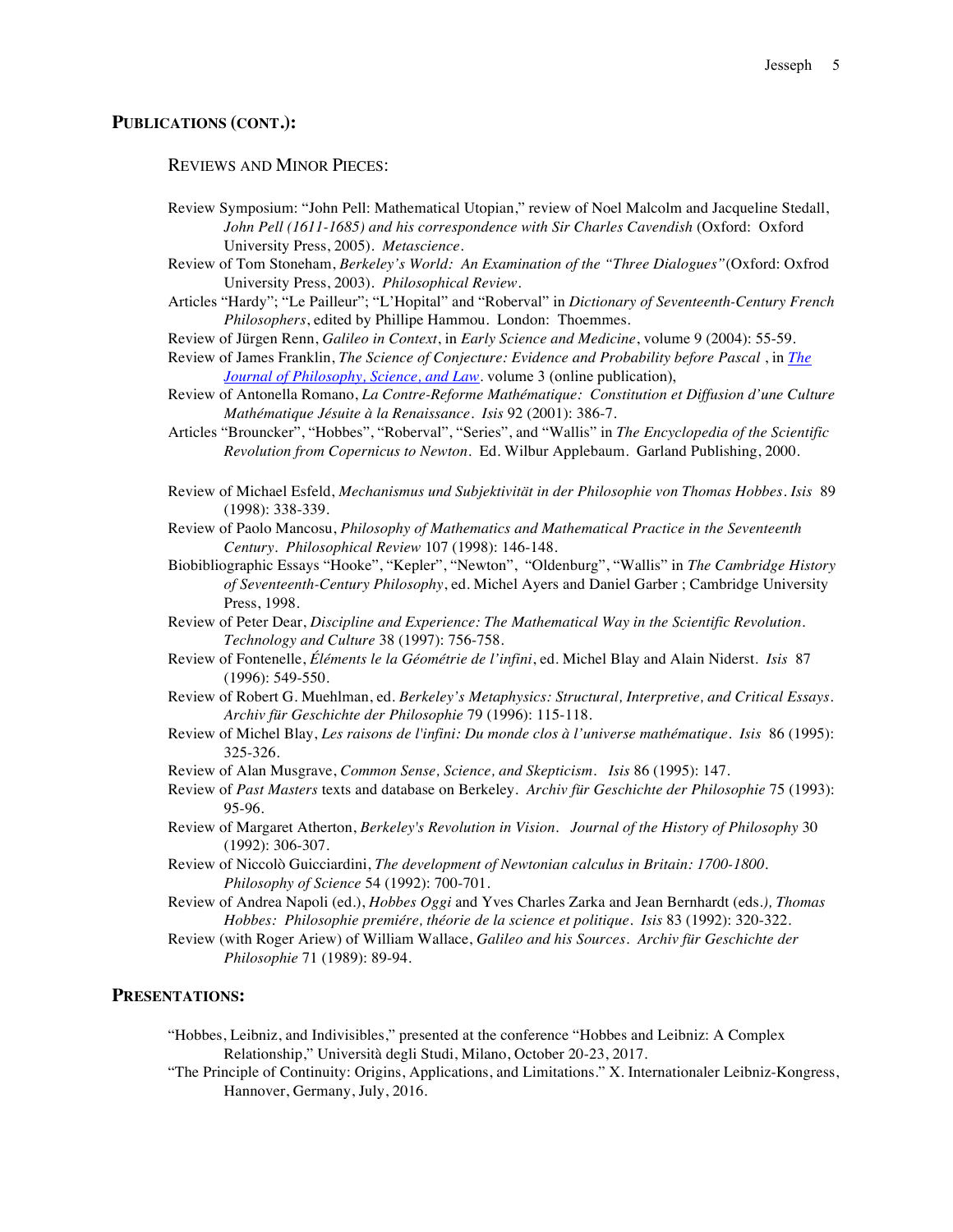#### **PRESENTATIONS (CONT.):**

- "Compensating Errors and the Status of the Calculus: Berkeley on the Nature of Demonstration," U C Irvine Workshop, "The Scientific Berkeley," Irvine, CA, May, 2016.
- "Evolving Criteria of Mathematical Rigor in the Seventeenth Century," Midwest Philosophy of Mathematics Workshop, Notre Dame, IN, November, 2015.
- "Hobbes, Roberval, and the Foundations of Geometry," Université de Paris VII (Diderot), March 2015.
- "Hobbes on the Limits of Rationality," Université de Paris VII (Diderot), March 2015, and USF Graduate Student Conference, March, 2015.
- "Hobbes on *Conatus* The Ultimate Explanatory Concept?," presented as the Faculty Address to the 7th USF Graduate Student Philosophy Conference; USF, March, 2014. Also presented to Philosophy Department, Dusquesne University, October, 2014.
- "The Theory of Geometric *Minima* in Britain: 1650-1750," presented at the conference "Finite Geometry, Indivisibles, and *Minima* from the Middle Ages to the Eighteenth Century," Max Planck Institut für Wissenschaftsgeschichte, Berlin, Germany, May, 2013.
- "Geometry, Theology, and Politics: Reflections of Hobbes," presented at the Early Modern Workshop, Department of Philosophy, University of South Florida, November, 2012.
- "Ratios, Quotients, and the Language of Nature," presented at the conference "The Language of Nature," University of Western Ontario, London, Ontario, October, 2012.
- "Hobbes's Theory of Space," presented at the conference "Space, Geometry, and the Imagination," Max Plank Instiut für Wissenschaftsgeschicte, Berlin, Germany, September, 2012.
- "Hobbes on the Foundations of Natural Philosophy," Oxford Hobbes Workshop, Maison Francaise d'Oxford and All Souls' College, Oxford University, February, 2012.
- "Leibniz on the Eliminability of Infinitesimals: Strategies for Finding Truth in Fiction," Midwest Philosophy of Mathematics Workshop / Ideals of Proof, Notre Dame, October, 2011.
- "Disputed Foundations: Seventeenth Century Controversies on Mathematics and Method," presented at the USF Symposium "Early Modern: The Cultural Foundations of Europe," February, 2011.
- "Abstract Symbols and Concrete Magnitudes: Seventeenth Century Concerns on the Nature of Mathematics," presented at the NEH Summer Institute Princeton, NJ, July 2010 and *The Contested and Expanding Rôle of of Applied Mathematics from the Renaissance to the Enlightenment"* an interdisciplinary conference at the Centro De Giorgi - Pisa, September 13-16, 2010.
- "Wallis vs. Hobbes on the Nature of Mathematics," presented at *John Wallis: Correspondent and Controversialist,* a conference at Jesus College, Oxford, April 12-14, 2009.
- "Part, Whole, Composition, and Division: Spinoza on the Infinite," American Philosophical Society Eastern Division Meetings, December, 2009.
- "Seventeenth-century Debates over the Criteria for Mathematical Rigor," Conference on Philosophical Aspects of Symbolic Reasoning, University of Ghent, August, 2009
- "Wallis, Barrow, and the Foundations of Mathematics," Interdisciplinary Conference on the Arts Course at Cambridge and Oxford, Max Planck Gesellschaft für Wissenschaftsgeschichte, Berlin, April, 2009.
- "Knowledge, Language, and Reasoning in Hobbes" presented at the Workshop on Hobbes, McGill University, March, 2009.
- "An Excess of Scruple may Hinder the Art of Discovery: Leibniz on Rigorous Demonstration and the Fictionality of the Infinitesimal" Presented to the Philosophy Department, Notre Dame University, November, 2008, and to the Joint Meeting of the Association for Symbolic Logic and the Eastern Division of the American Philosophical Society, colloquium "Ideals of Rigor in Mathematics," December, 2008.
- "The Very Soul of Mathematics: Barrow's *Mathematical Lectures* and the theory of Ratios in the Seventeenth Century," Workshop on "Geometrical Thinking" hosted by the ANR *Chaire d'Excellence*, "Ideals of Proof," Nancy, France, Decemer, 2008.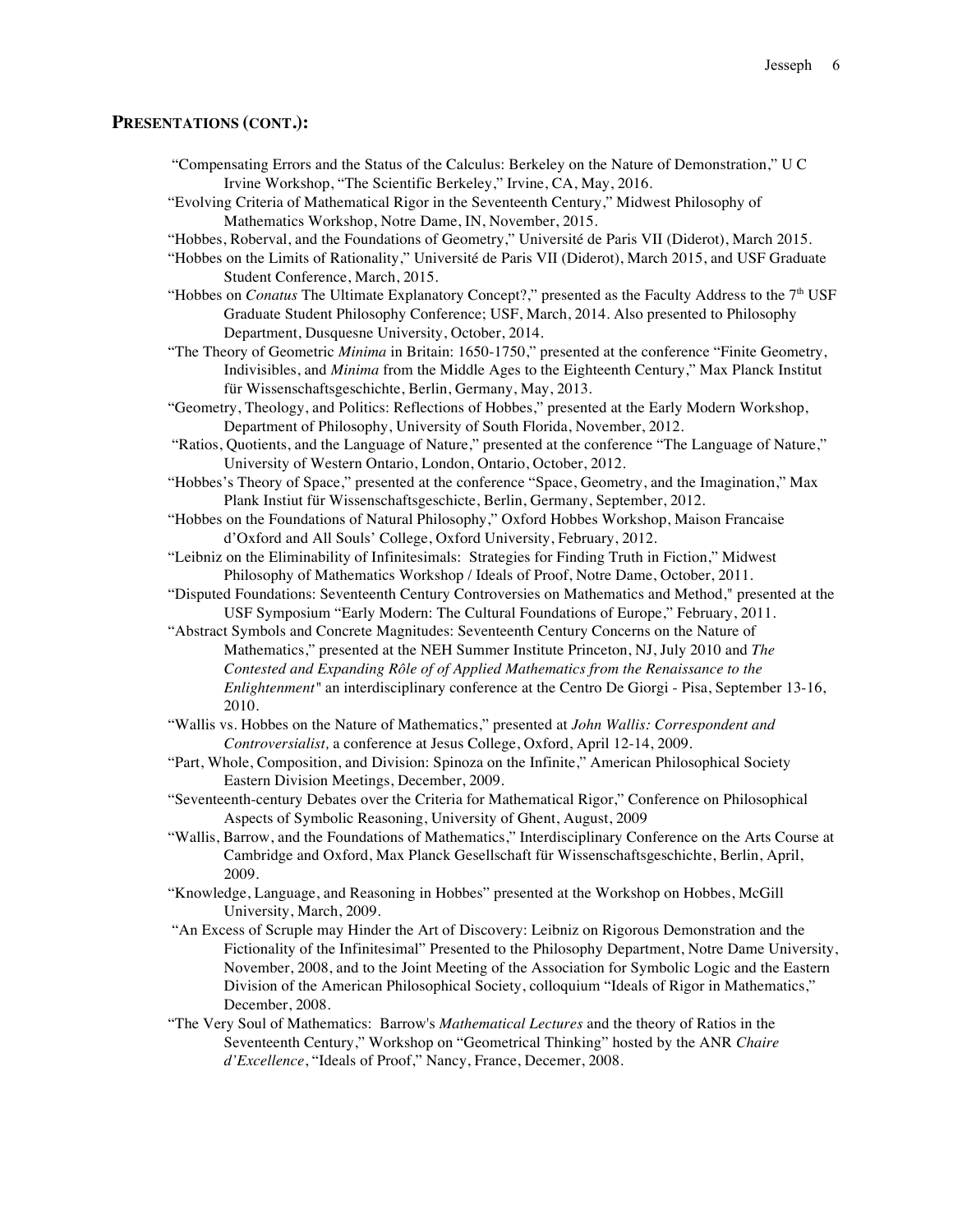#### **PRESENTATIONS (CONT.):**

- "The 'Merely Mechanical' vs. the 'Scab of Symbols': Seventeenth-century Debates over the Criteria for Mathematical Rigor," Midwest Philosophy of Mathematics Workshop, Notre Dame, IN, November, 2008.
- "Hobbes, History, and *Scientia*," Presented to the meeting of the International Society for Intellectual History, London, April, 2007.
- "Hobbes on History as a Source of Knowledge," presented to the Philosophy Dept., Virginia Tech, April 2007
- "Truth in Fiction: Leibniz on the Fictionality of Infinitesimal Magnitudes," presented at the conference *The Metaphysical and Mathematical Theories of the Infinitesimal in Leibniz's Time*, Emory University, March 30-April1, 2006; also presented to the Philosophy Dept, NC State University October, 2006.
- "Descartes, Pascal, and the Epistemology of Mathematics: The Case of the Cycloid," presented at the conference *Descartes and Pascal*, University of South Florida, Jan 13-15, 2006.
- "Geometry, Theology, and Politics: Context and Consequences of the Hobbes-Wallis Dispute," presented at the conference *Wahrheit im Diskurs? Das agonale Moment in der öffentlichen Debatte* Potsdam, Germany, December 16-17, 2004.
- "Galileo, Hobbes, and the Book of Nature," presented at the conference *Receptions of Galileo*, Virginia Tech, March 14-16, 2003.
- "Faith and Fluxions: Berkeley on Theology and Mathematics," presented at the International *George Berkeley Conference*, Texas A&M, April 3-5, 2003
- "Hobbes on Rigorous Demonstration: Theory meets Practice," presented at the philosophy of mathematics graduate seminar, Notre Dame University, April, 2003; NEH Summer Seminar on Leibniz, Blacksburg, VA, July, 2003, and presented to the Stanford University workshop on Logic and the Humanities, March, 2004, Ecole Normale Superieur, Paris, December, 2004.
- "Descartes and British Philosophy," at the conference "Receptions of Descartes," Duke University, March 14-17. 2002
- "Mind, Matter, and Language in Hobbes and Descartes," presented to the workshop "Materialism and the Mental" at Rutgers University, November, 2001.
- "Leibniz, Bramhall, and Hobbes on Free Will and Divine Justice," Seventh International Leibniz Congress, Technishe Universität Berlin. Berlin, September, 2001.
- "Hobbesian Mechanics," presented to the Committee on Conceptual and Historical Studies of Science, University of Chicago, February, 2001; History of Science Program, University of Minnesota, April, 2001.
- "Hobbes and Descartes on Physics, Metaphysics, and the Possibility of Theology," presented to a joint meeting of the Midwest Seminar in the History of Early Modern Philosophy and the Centre d'Études Cartésiennes at the conference "Descartes et ses Adversaires," Paris, Universite de Paris-Sorbonne (Paris IV) December 12-14, 2000.
- "Hobbes's Atheism," presented to the NEH Summer Seminar "Descartes and His Contemporaries," Virginia Tech, July, 2000; Philosophy Dept., Macalester College, April, 2001.
- "Hobbes, the Jesuits, and Mathematical Method," History of Science Society/Philosophy of Science Association Joint Meeting. Kansas City, MO, October 14-16, 1998.
- "The Decline and Fall of Hobbesian Geometry," Midwest Seminar in the History of Early Modern Philosophy, December, 1996; Philosophy Dept., University of North Carolina at Chapel Hill, Feb, 1998; Science Studies Program, Virginia Tech, March, 1998.
- "Hobbesian Mathematics and the Sociology of Knowledge," Triangle Intellectual History Seminar, Durham, NC, February 18, 1996.
- "Between Something and Nothing: Leibniz, Wallis, and Johann Bernoulli on the Infinitely Small." *Leibniz in the 90s*, Conference at Virginia Tech, Blacksburg, VA, March, 1995.
- "Replies to Mancosu and Atherton," presented at the "Author Meets Critics" symposium on *Berkeley's Philosophy of Mathematics*. APA Eastern Division Meetings. Boston, MA, December, 1994.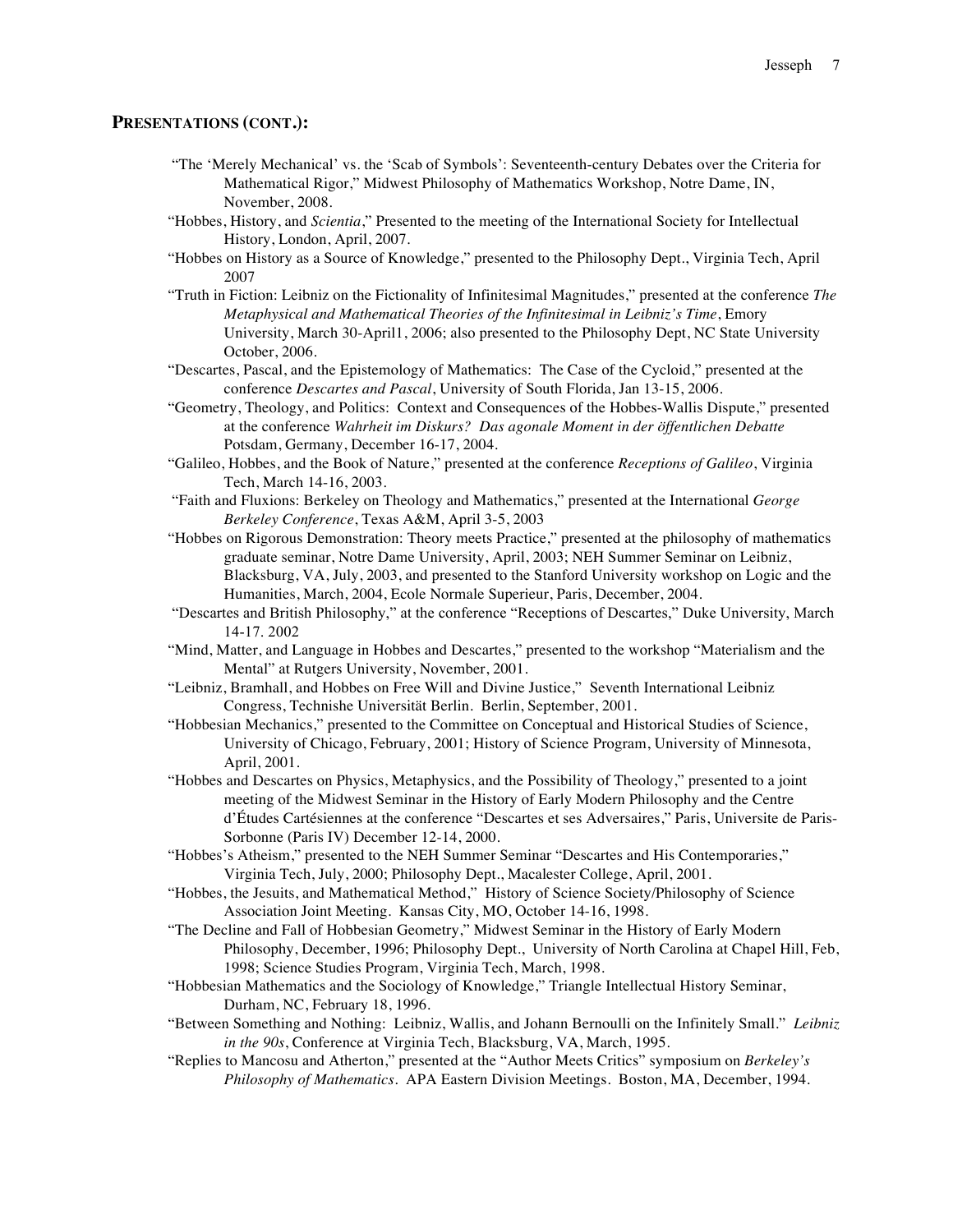#### **PRESENTATIONS (CONT.):**

- "Leibniz and the Foundations of the Calculus: The Question of the Reality of Infinitesimal Magnitudes," *Leibniz and the Sciences*, Dibner Institute for the History of Science and Technology, MIT, December, 1994.
- "Hobbes, Wallis, and the Universities: Steps toward and Understanding of the Hobbes-Wallis Dispute," presented to the Virginia Tech Seminar in the History and Philosophy of Science Blacksburg, VA, October, 1993.
- "Berkeley and Mathematics," *Berkeley: The Old World and the New*. International Berkeley Society Conference, Newport, RI, March 1992.
- "Hobbes on Mathematical Method," *Six Objectors to Descartes "Meditations".* Conference sponsored by the NEH. Blacksburg, VA, March, 1992.
- "Reflections on the Revolution in Vision: Berkeley on Representation and Geometry," APA Central Division Meetings, Chicago, April 1991.
- "Remarks on Drebushenko's Account of Berkeley and Abstraction," APA Central Division Meetings, Chicago, April, 1991.
- "Hobbes and Wallis on the Angle of Contact: A Study in the History and Philosophy of Mathematics," APA Central Division Meetings, New Orleans, April 1990.
- "Instrumentalism and Philosophy of Mathematics in Berkeley's *Analyst*," APA Eastern Division Meetings, Atlanta, December, 1989.
- "Rigorous Proof and the History of Mathematics: Comments on Crowe," *Pierre Duhem: Historian and Philosopher of Science*, Conference at Virginia Tech, Blacksburg, VA, March, 1989.

"Nadler on Berkeley and God's Pain," APA Eastern Division Meetings, Washington, December, 1988.

#### **WORKS IN PROGRESS:**

## EDITIONS AND TRANSLATIONS:

*The Clarendon Edition of the Works of Thomas Hobbes.* I am editing three volumes of Hobbes's mathematical publications for the Oxford University Press edition of Hobbes *Works*..

## **PROFESSIONAL ACTIVITIES:**

Co-Chair, International Society for the History of Philosophy of Science (HOPOS), 2006 meeting in Paris. Organizer, Southeastern Seminar in the History of Early Modern Philosophy (1994-).

Organizer, Midwest Seminar in the History of Early Modern Philosophy (1990-92).

Participant, NEH Summer Institute in History of Modern Philosophy, Brown University, June-July, 1988 Referee, *Archiv für Geschichte der Philosophie, Canadian Journal of Philosophy, Canadian Journal of* 

*Political Science, Historia Mathematica, Isis, Journal of the History of Ideas*, *Journal of the History of Philosophy, Mathematics Magazine, Noûs*, *Perspectives on Science, Philosophical Review, Renaissance Quarterly, The Review of Politics, Science in Context, Studies in History and Philosophy of Science*.

Referee, Oxford University Press, Cambridge University Press, University of Chicago Press, Yale University Press, Princeton University Press.

Referee, NEH, NSF, National Humanities Center.

Contributing Reviewer, *Mathematical Reviews*.

Member, American Philosophical Association, American Mathematical Society, History of Science Society, International Society for Intellectual History, International Society for the History of the Philosophy of Science, International Berkeley Society, International Hobbes Association, Leibniz Society of North America.